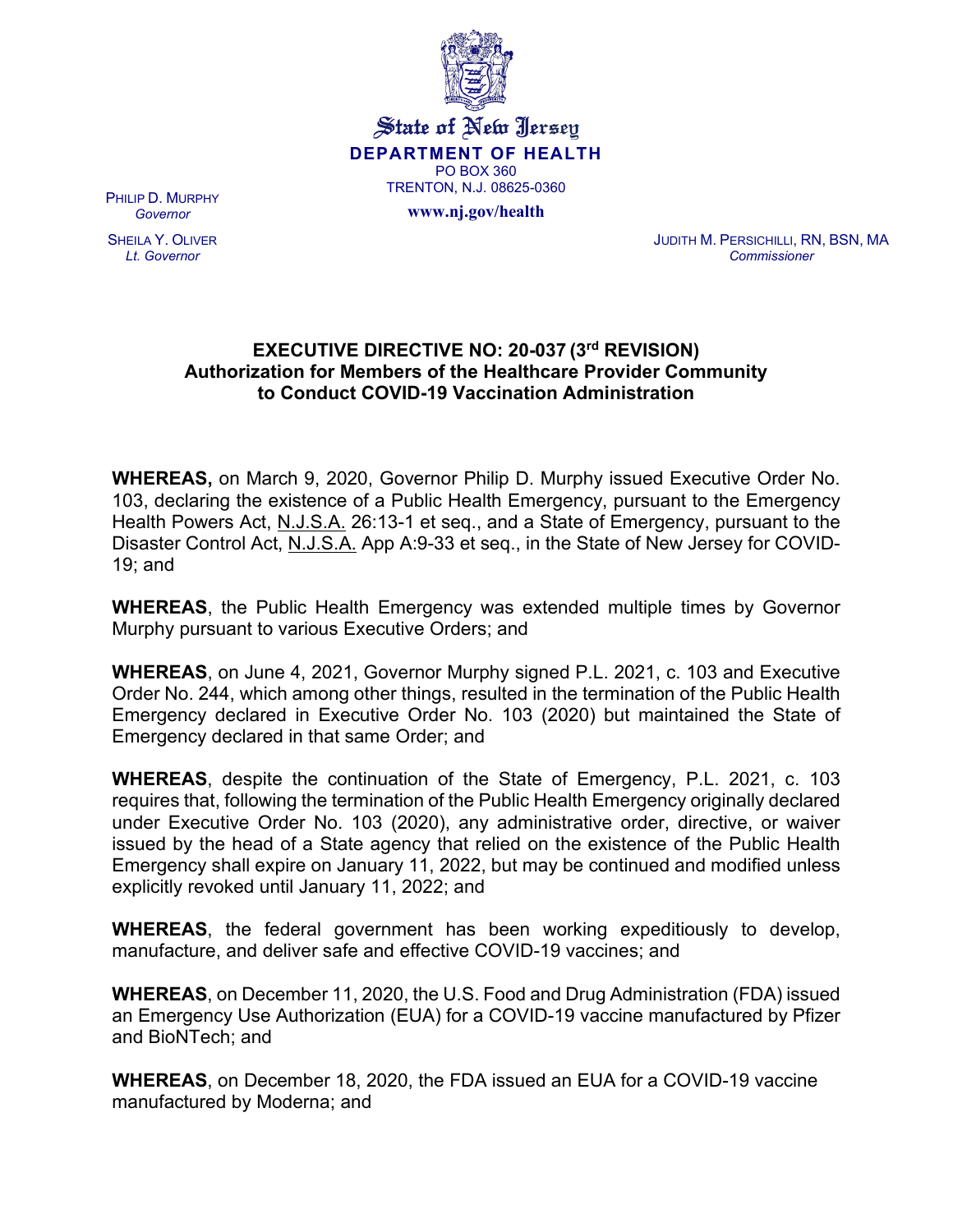**WHEREAS**, on February 27, 2021, the FDA issued an EUA for a COVID-19 vaccine manufactured by Janssen Biotech, a subsidiary of Johnson & Johnson; and

**WHEREAS**, distribution and administration of the Pfizer and BioNTech vaccine in the State began the week of December 13, 2020, distribution and administration of the Moderna vaccine in the State began the week of December 20, 2020 and distribution and administration of the Janssen Biotech vaccine in the State began the week of March 1, 2021; and

**WHEREAS**, under N.J.S.A. 26:13-2, a "health care provider" is defined as any person who provides health care services; and

**WHEREAS**, to ensure the State had a sufficient number of COVID-19 vaccinators, the Department of Health issued Executive Directive No. 20-037 dated January 6, 2021, which authorized health care providers as defined by the Executive Directive to serve as vaccinators at any vaccination site established within the State; and

**WHEREAS**, the Public Readiness and Emergency Preparedness (PREP) Act, 42 U.S.C. 247d-6d and 42 U.S.C. 247d-6e, provides the Secretary of the U.S. Department of Health and Human Services with the authority to issue a declaration extending medical countermeasures that are needed to combat a public health emergency; and

**WHEREAS**, on March 20, 2020, the Secretary of the U.S. Department of Health and Human Services issued a declaration under the PREP Act for COVID-19 tests, drugs and vaccines; and

**WHEREAS**, since March 20, 2020, the Secretary has issued several amendments to the COVID-19 declaration, which expanded the categories of qualified persons and healthcare professionals who could serve as vaccinators; and

**WHEREAS**, because the State's COVID-19 vaccine supply was increasing and was becoming more widely available, there was a need to further expand the pool of COVID-19 vaccinators, consistent with the PREP Act; and

**WHEREAS**, on May 24, 2021, the Department of Health issued Revised Executive Directive 20-037, which expanded the categories of healthcare providers eligible to act as COVID-19 vaccinators, consistent with the PREP Act; and

**WHEREAS,** Revised Executive Directive 20-037 included supervisory requirements for certain vaccinators and specifically defined "supervision;" and

**WHEREAS**, the PREP Act does not provide a definition for "supervision;" and

**WHEREAS,** after further consideration, the Department issued a second revision to Executive Directive 20-037 on June 26, 2021, which eliminated the definition for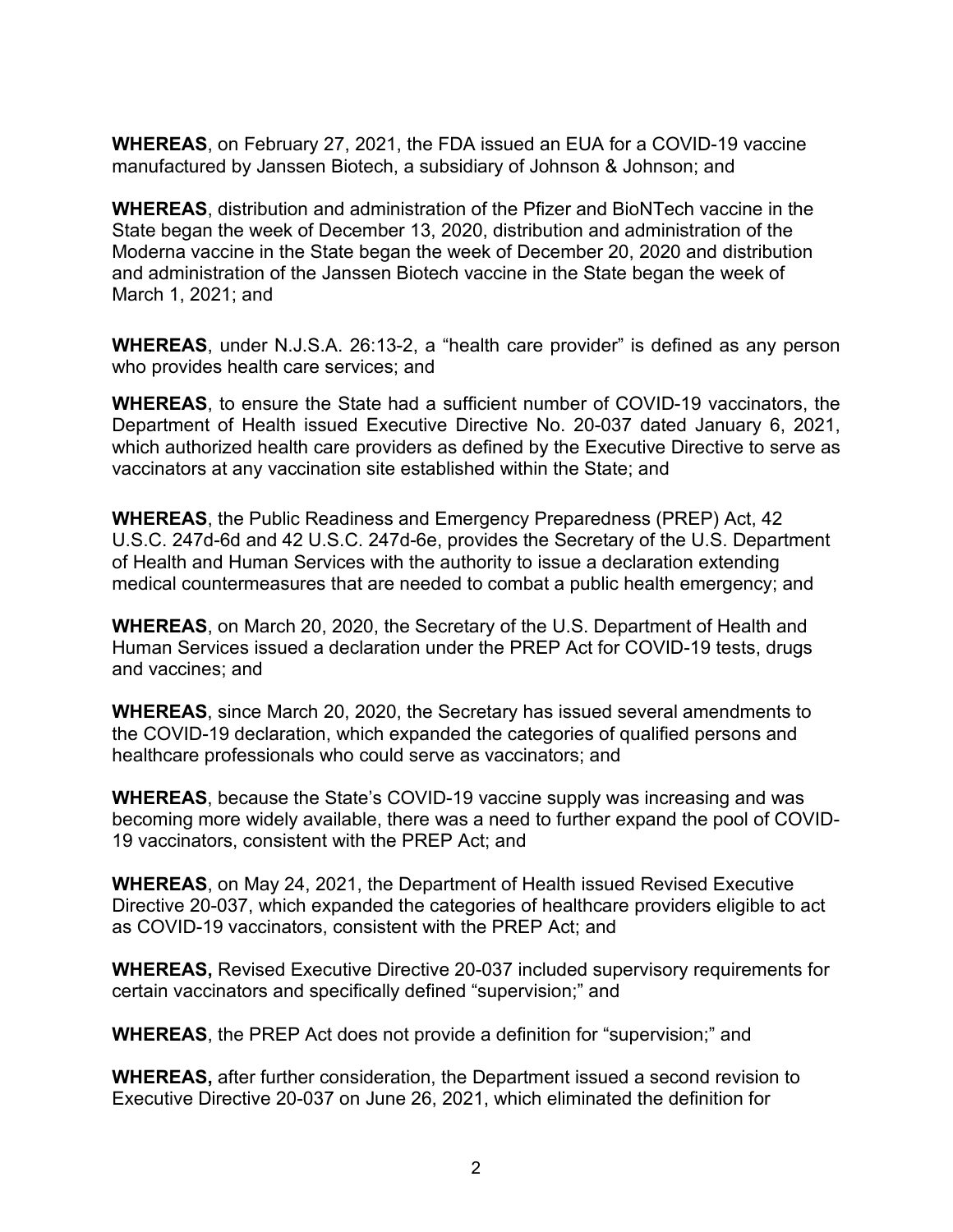"supervision" in order to provide vaccination sites with flexibility for determining the most appropriate manner to oversee vaccinators to ensure they are acting safely and effectively; and

**WHEREAS**, on May 12, 2021, the Centers for Disease Control and Prevention (CDC) issued recommendations for children 12 to 15 years of age to be vaccinated against COVID-19 with the Pfizer-BioNTech pediatric vaccine; and

**WHEREAS**, on October 21, 2021, the CDC issued recommendations for COVID-19 vaccine booster shots six months after the conclusion of the initial Pfizer-BioNTech or Moderna vaccine series for those individuals who are 65 years of age or older and for those individuals who are 18 years of age and older and live in long-term care settings, have underlying medical conditions or work or live in high-risk settings; and

**WHEREAS**, on October 21, 2021, the CDC also issued recommendations for COVID-19 vaccine booster shots two months after the receipt of the Johnson and Johnson COVID-19 vaccine for individuals who are 18 years of age or older; and

**WHEREAS**, on November 2, 2021, the CDC issued recommendations for children 5 to 11 years of age to be vaccinated against COVID-19 with the Pfizer-BioNTech pediatric vaccine; and

**WHEREAS**, on November 19, 2021, the CDC expanded its recommendations for COVID-19 vaccine booster shots to include all adults who are at least 18 years of age and older who received a Pfizer-BioNTech or Moderna vaccine at least six months after their second dose; and

**WHEREAS**, on December 9, 2021, the CDC issued recommendations for Pfizer-BioNTech COVID-19 vaccine booster shots for adolescents aged 16 and 17; and

**WHEREAS,** as of December 9, 2021, everyone aged 16 and older is eligible to receive a booster COVID-19 vaccine and the CDC recommends that all adults (aged 18 and older) receive a booster dose; and

**WHEREAS**, the introduction of COVID-19 vaccine booster shots and pediatric COVID-19 vaccines, coupled with the continued spread of COVID-19 within our State, necessitates expanding the pool of vaccinators to include Emergency Medical Technician Basics to ensure there are a sufficient number of health care providers in the State who can serve as vaccinators in order to keep up with the demand for vaccinations.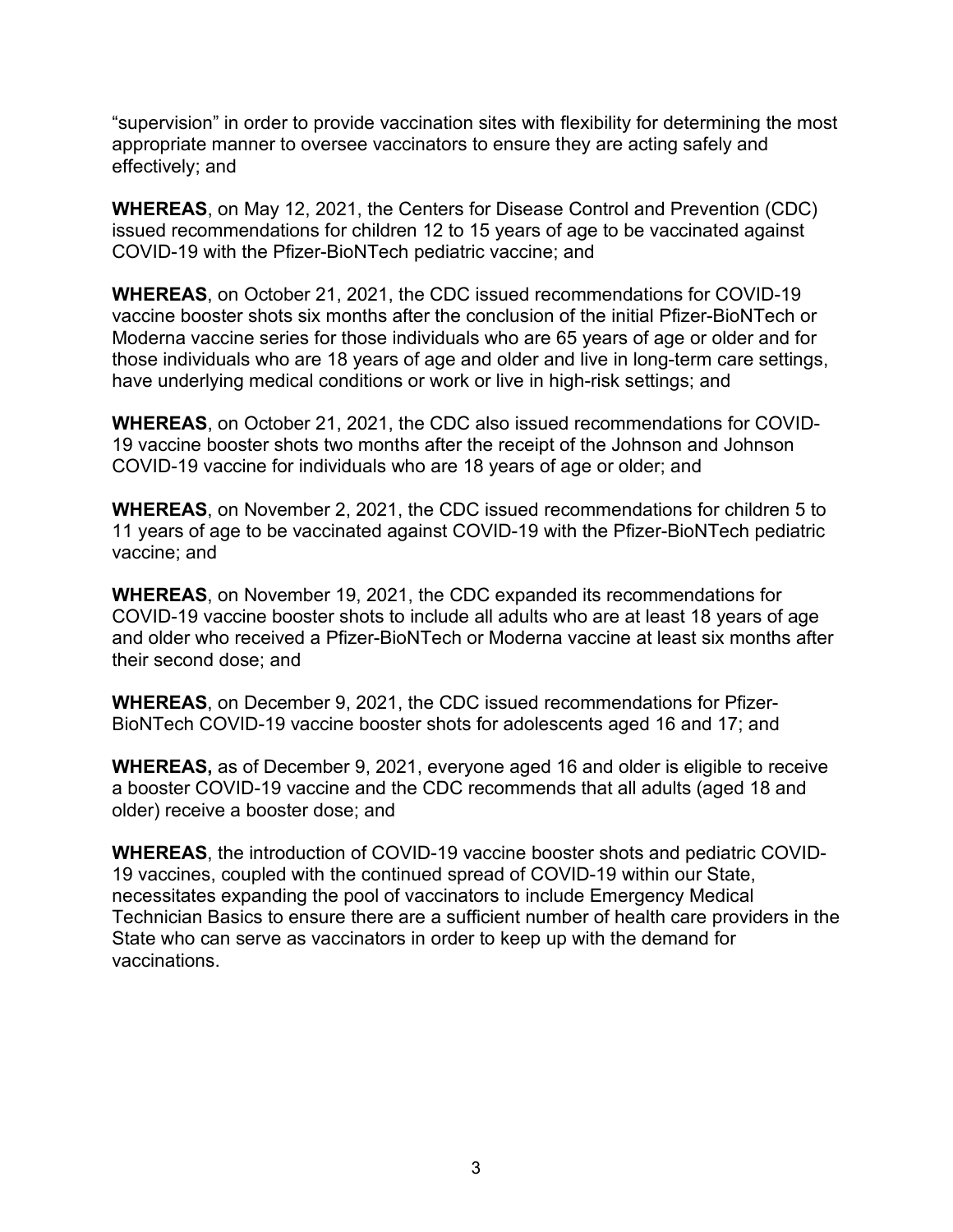**NOW, THEREFORE, I, JUDITH PERSICHILLI**, Commissioner of the New Jersey Department of Health, pursuant to the powers afforded to me under P.L. 2021, c. 103, hereby ORDER and DIRECT the following:

- 1. For purposes of this Executive Directive, "COVID-19 vaccination sites" includes, but is not limited to, pop-up vaccination sites; mobile unit vaccination services; pharmacies; State, county, local and federal government vaccination sites; healthcare facilities; healthcare provider practices; and homebound vaccination services. The site must be operating under a Centers for Disease Control and Prevention (CDC) COVID-19 Vaccine Provider Agreement.
- 2. For purposes of this Executive Directive, the following individuals are "health care providers" who may serve as COVID-19 vaccinators at any COVID-19 vaccination site established within the State, subject to the conditions set forth below:
	- a. Physicians, physician assistants, advanced practice nurses, registered nurses, and licensed practical nurses who are licensed to practice in the State of New Jersey provided:
		- i. The COVID-19 vaccination site ensures that a physician, registered nurse, advanced practice nurse, physician assistant, or pharmacist who (1) is currently licensed and practicing in the State, (2) is experienced in administering intramuscular injections and (3) is proficient in reconstitution and drawing of medications, provides training to the health care provider referenced in paragraph 2(a) above by using the Centers for Disease<br>Control and Prevention's (CDC) "Training and Education" Control and Prevention's (CDC) "Training and Education" (https://www.cdc.gov/vaccines/covid-19/training-education/index.html) and FDA COVID-19 vaccination guidance, and determines competencies of the health care provider before permitting him or her to act as a COVID-19 vaccinator. A health care provider's vaccine knowledge, skills and competencies may be validated using training materials available through the CDC website at https://www.cdc.gov/vaccines/covid-19/training-education/index.html and the COVID-19 Vaccine Administration Competencies Assessment Form available through the website. The vaccination site must document that the provider successfully completed the training;
		- ii. The COVID-19 vaccination site ensures that the health care provider's vaccination skills and knowledge are kept up to date; and
		- iii. The COVID-19 vaccination site ensures that any additional training, supervision or conditions that may be imposed by the Department of Law and Public Safety, Division of Consumer Affairs (DCA) through an Administrative Order are met.
	- b. Paramedic students provided: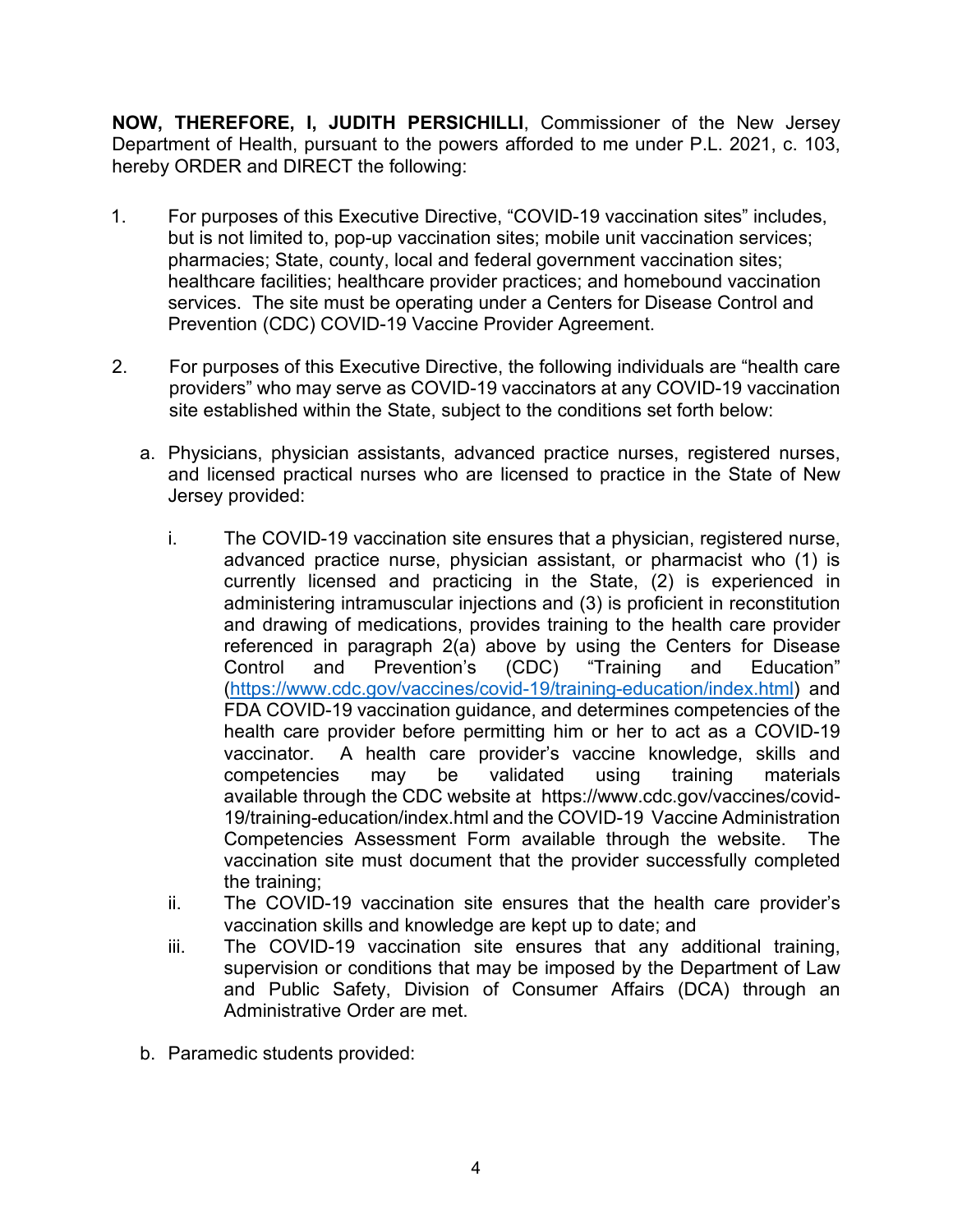- i. The educational institution the paramedic student is attending determines the student has appropriate training, knowledge and competency in administering vaccines and provides documentation of same to the COVID-19 vaccination site intending to utilize the paramedic student;
- ii. The COVID-19 vaccination site ensures that a physician, registered nurse, advanced practice nurse, physician assistant, or pharmacist who (1) is currently licensed and practicing in the State, (2) is experienced in administering intramuscular injections and (3) is proficient in reconstitution and drawing of medications, provides training to the paramedic student by using the CDC "Training and Education" (https://www.cdc.gov/vaccines/covid-19/training-education/index.html) and FDA COVID-19 vaccination guidance. The vaccination site must document that the paramedic student successfully completed the training;
- iii. The COVID-19 vaccination site ensures that the paramedic student's vaccination skills, knowledge and competency are kept up to date;
- iv. The COVID-19 vaccination site ensures that a physician, registered nurse, advanced practice nurse, physician assistant, or pharmacist who is currently licensed and practicing in the State, is experienced in intramuscular injections and is proficient in reconstitution and drawing of medications determines the competencies of the paramedic student, which includes an observation period, before permitting the paramedic student to vaccinate. The vaccination site must document the student's knowledge, skills and competencies. A paramedic student's vaccine knowledge, skills and competencies may be validated using training materials available through the CDC website at https://www.cdc.gov/vaccines/covid-19/training-education/index.html and the COVID-19 Vaccine Administration Competencies Assessment Form available through the website;
- v. The paramedic student is currently certified in basic cardiopulmonary resuscitation; and
- vi. A physician, registered nurse, advanced practice nurse, physician assistant, or pharmacist who is currently licensed and practicing in the State and is experienced with administering intramuscular injections supervises the paramedic student while he or she is serving as a vaccinator at the vaccination site.
- c. Paramedics who are certified to practice in the State of New Jersey provided:
	- i. The COVID-19 vaccination site ensures that a physician, registered nurse, advanced practice nurse, physician assistant, or pharmacist who is (1) currently licensed and practicing in the State, (2) is experienced in administering intramuscular injections and (3) is proficient in reconstitution and drawing of medications, provides training to the paramedic by using the CDC "Training and Education" (https://www.cdc.gov/vaccines/covid-19/training-education/index.html) and FDA COVID-19 vaccination guidance. The vaccination site must document that the paramedic successfully completed the training;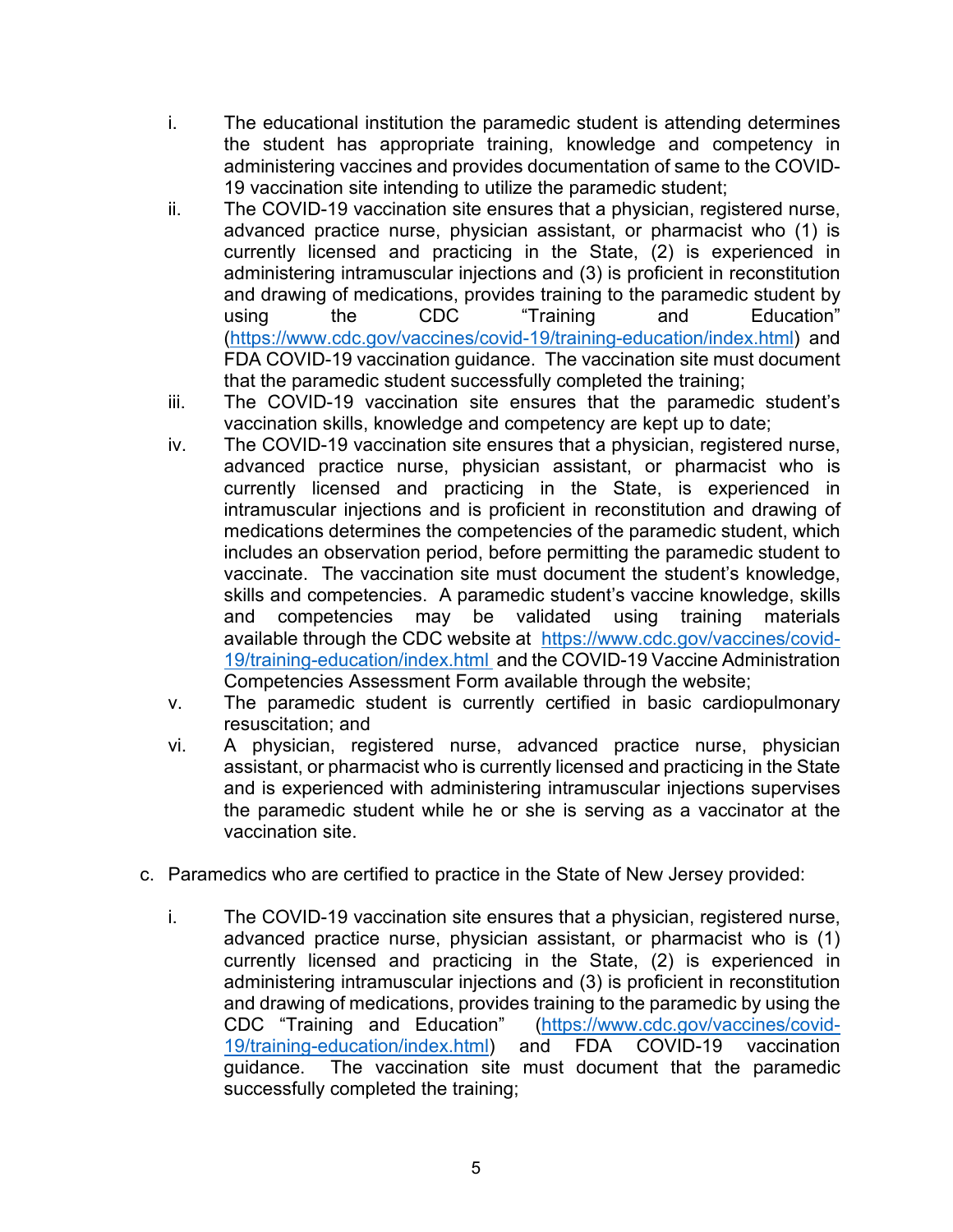- ii. A physician, registered nurse, advanced practice nurse, physician assistant, or pharmacist who is currently licensed and practicing in the State, is experienced in intramuscular injections and is proficient in reconstitution and drawing of medications determines the competencies of the paramedic, which includes an observation period, before permitting the paramedic to vaccinate. The vaccination site must document the paramedic's skills, knowledge and competencies. A paramedic's vaccine knowledge, skills and competencies may be validated using training materials available through the CDC website at https://www.cdc.gov/vaccines/covid-19/training-education/index.html and the COVID-19 Vaccine Administration Competencies Assessment Form available through the website;
- iii. The paramedic is currently certified in basic cardiopulmonary resuscitation;
- iv. The COVID-19 vaccination site ensures that the paramedic's vaccination skills, knowledge and competencies are kept up to date; and
- v. A physician, registered nurse, advanced practice nurse, physician assistant, or pharmacist who is currently licensed and practicing in the State and is experienced with administering intramuscular injections supervises the paramedic while he or she is serving as a vaccinator at the vaccination site.
- d. Midwives, respiratory therapists, podiatrists, optometrists, veterinarians, and dentists who are licensed or certified to practice in the State of New Jersey provided:
	- i. The COVID-19 vaccination site ensures that a physician, registered nurse, advanced practice nurse, physician assistant, or pharmacist who (1) is currently licensed and practicing in the State, (2) is experienced in administering intramuscular injections and (3) is proficient in reconstitution and drawing of medications, provides training to the healthcare provider by using the CDC "Training and Education" (https://www.cdc.gov/vaccines/covid-19/training-education/index.html) and FDA COVID-19 vaccination guidance. The Vaccination site must document that the provider successfully completed the training;
	- ii. A physician, registered nurse, advanced practice nurse, physician assistant, or pharmacist who is currently licensed and practicing in the State, is experienced in intramuscular injections and is proficient in reconstitution and drawing of medications determines the competencies of the provider, which includes an observation period, before permitting the provider to vaccinate. The vaccination site must document the provider's competencies. A health care provider's vaccine knowledge, skills and competencies may be validated using training materials available through the CDC website at https://www.cdc.gov/vaccines/covid-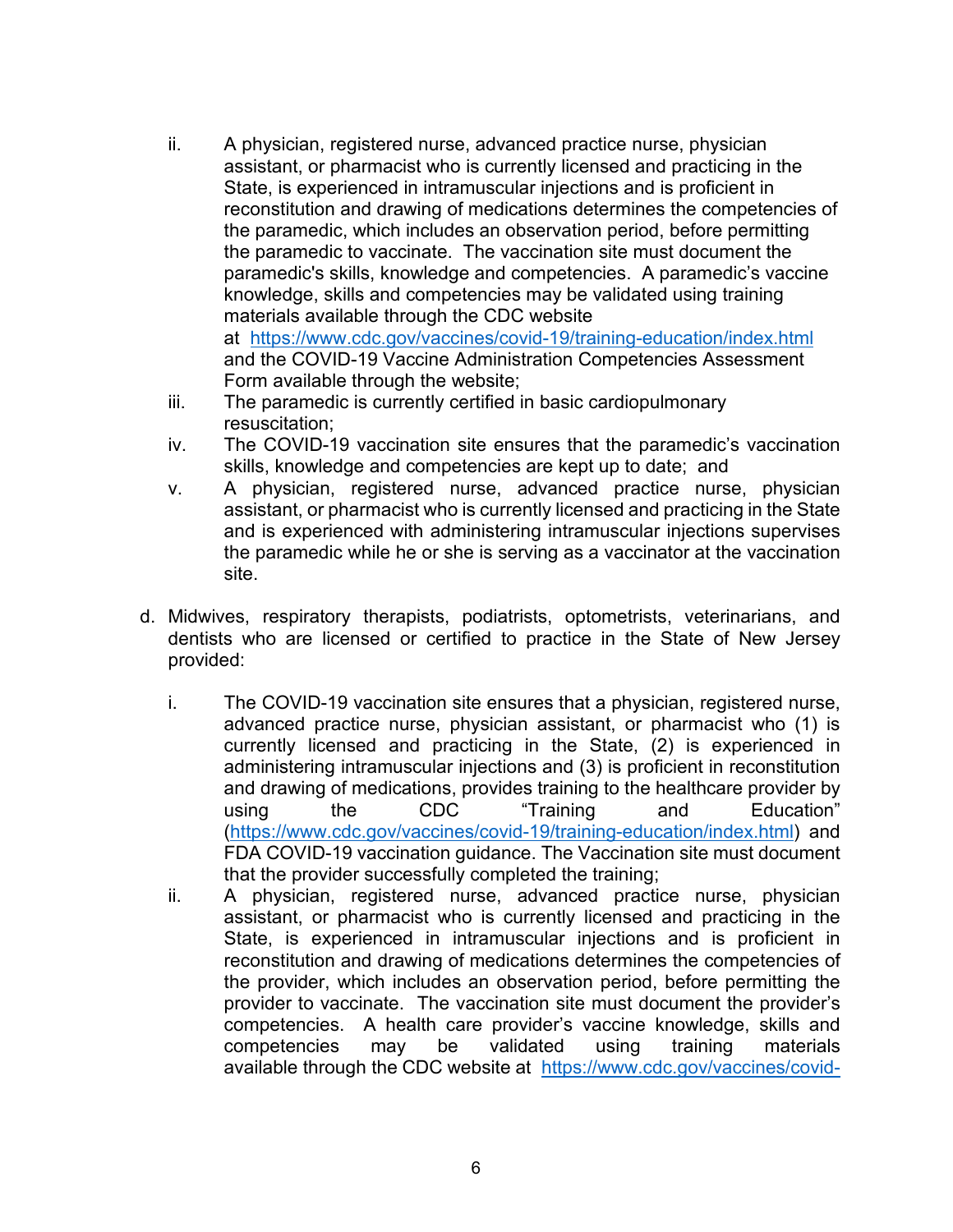19/training-education/index.html and the COVID-19 Vaccine Administration Competencies Assessment Form available through the website;

- iii. The COVID-19 vaccination site ensures that the health care provider's vaccination skills and knowledge are kept up to date; and
- iv. A physician, registered nurse, advanced practice nurse, physician assistant, or pharmacist who is currently licensed and practicing in the State and is experienced with administering intramuscular injections supervises the provider while he or she is serving as a vaccinator at the vaccination site; and
- v. The COVID-19 vaccination site ensures any additional training, supervision or conditions that may be imposed by the DCA on the health care providers referenced in this paragraph through an Administrative Order are met.
- e. Pharmacists, ancillary healthcare personnel, such as pharmacy interns, pharmacy externs, and pharmacy technicians, and health care providers-intraining, subject to the training, supervision and/or conditions imposed by the DCA through an Administrative Order.
- f. Paramedics who currently hold active certifications under the law of any State other than New Jersey provided:
	- i. The certification is in good standing with the certifying State(s) and was never surrendered while under suspension, discipline or investigation by the certifying State(s) or surrendered following an arrest, and the individual is not on the List of Excluded Individuals/Entities maintained by the U.S. Department of Health and Human Services, Office of Inspector General;
	- ii. Either the paramedic or the paramedic's certifying State(s) submits to the Department of Health, Office of Emergency Medical Services (OEMS), the Vaccinator Verification Form, which is attached hereto and incorporated herein by reference, prior to the paramedic commencing as a vaccinator at a vaccination site. The Vaccinator Verification form shall be emailed to OEMS at Reciprocity@doh.nj.gov;
	- iii. The vaccination site utilizing the paramedic ensures that the Vaccination Verification form set forth in paragraph f(ii) above was submitted to OEMS prior to the paramedic commencing as a vaccinator; advises OEMS by email at Reciprocity@doh.nj.gov of the date the paramedic will begin serving as a vaccinator at its site and promptly advises OEMS of any performance issues it experiences with the individual;
	- iv. The COVID-19 vaccination site ensures that a physician, registered nurse, advanced practice nurse, physician assistant, or pharmacist who (1) is currently licensed and practicing in the State, (2) is experienced in administering intramuscular injections and (3) is proficient in reconstitution and drawing of medications, provides training to the paramedic by using the CDC "Training and Education" (https://www.cdc.gov/vaccines/covid-19/training-education/index.html) and FDA COVID-19 vaccination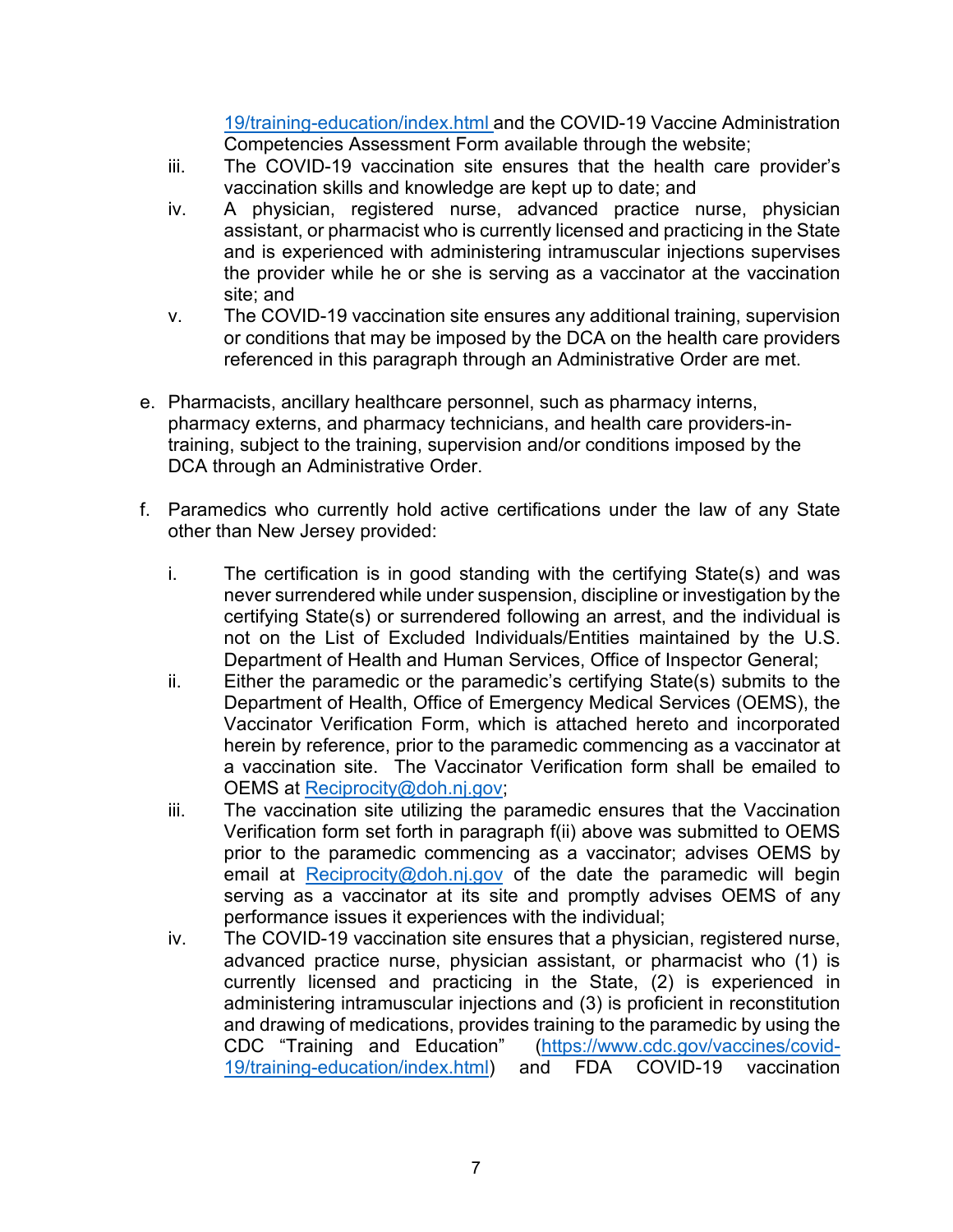guidance. The Vaccination site must document that the paramedic successfully completed the training;

- v. A physician, registered nurse, advanced practice nurse, physician assistant, or pharmacist who is currently licensed and practicing in the State, is experienced in intramuscular injections and is proficient in reconstitution and drawing of medications determines the competencies of the paramedic, which includes an observation period, before permitting the paramedic to vaccinate. The Vaccination site must document the paramedic's competencies. A paramedic's vaccine knowledge, skills and competencies may be validated using training materials available through the CDC website at https://www.cdc.gov/vaccines/covid-19/training-education/index.html and the COVID-19 Vaccine Administration Competencies Assessment Form available through the website;
- vi. The paramedic is currently certified in basic cardiopulmonary resuscitation;
- vii. The COVID-19 vaccination site ensures that the paramedic's vaccination skills, knowledge, and competencies are kept up to date;
- viii. A physician, registered nurse, advanced practice nurse, physician assistant, or pharmacist who is currently licensed and practicing in the State and is experienced with administering intramuscular injections supervises the paramedic while he or she is serving as a vaccinator at a vaccination site; and
- ix. The paramedic shall only be permitted to serve as a vaccinator at a vaccination site and shall not provide any other professional services within the State.
- g. Paramedics who held active certifications under the law of any State within the last five (5) years, which are now inactive, expired or lapsed, provided:
	- i. The certification was in good standing prior to the date it went inactive, expired or lapsed and was not revoked by a certifying State, surrendered while under suspension, discipline or investigation by a certifying State or surrendered following an arrest, and the individual is not on the List of Excluded Individuals/Entities maintained by the U.S. Department of Health and Human Services, Office of Inspector General;
	- ii. Either the inactive, expired or lapsed paramedic or the paramedic's certifying State(s) submits to OEMS the Vaccinator Verification Form prior to the paramedic serving as a vaccinator at a vaccination site. The Vaccinator Verification form shall be emailed to OEMS at Reciprocity@doh.nj.gov;
	- iii. The vaccination site utilizing the expired, inactive or lapsed paramedic ensures that the paramedic provides OEMS with the Vaccinator Verification form set forth in paragraph g(ii) above prior to the paramedic serving as a vaccinator; advises OEMS by email at Reciprocity@doh.nj.gov of the date the expired, inactive or lapsed paramedic will begin serving as a vaccinator at its site and promptly advises OEMS of any performance issues it experiences with the individual;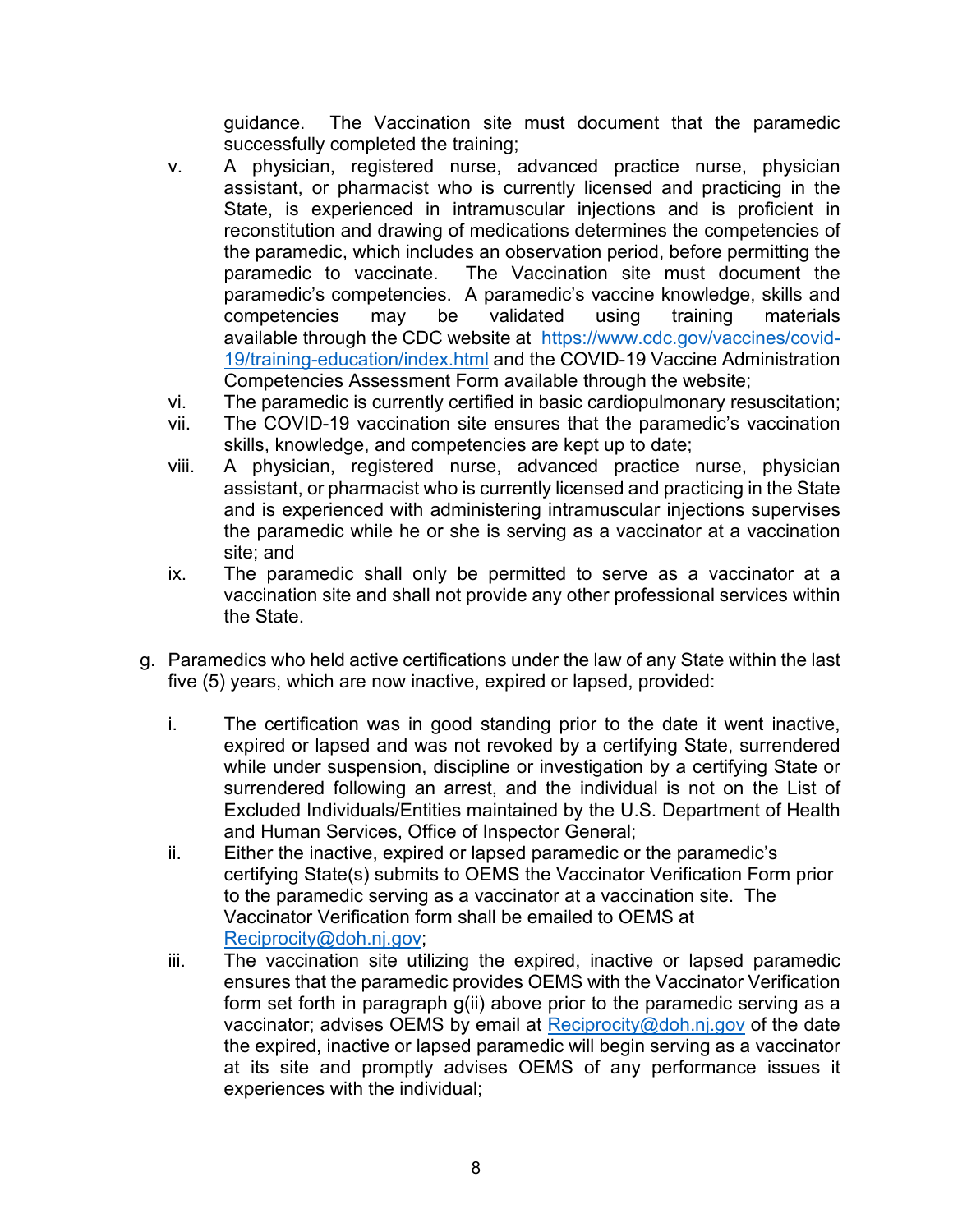- iv. The COVID-19 vaccination site ensures that a physician, registered nurse, advanced practice nurse, physician assistant, or pharmacist who (1) is currently licensed and practicing in the State, (2) is experienced in administering intramuscular injections and (3) is proficient in reconstitution and drawing of medications, provides training to the paramedic by using the CDC "Training and Education" (https://www.cdc.gov/vaccines/covid-19/training-education/index.html) and FDA COVID-19 vaccination guidance. The Vaccination site must document that the paramedic successfully completed the training;
- v. A physician, registered nurse, advanced practice nurse, physician assistant, or pharmacist who is currently licensed and practicing in the State, is experienced in intramuscular injections and is proficient in reconstitution and drawing of medications determines the competencies of the paramedic, which includes an observation period, before permitting the paramedic to vaccinate. The vaccination site must document the paramedic's competencies. A paramedic's vaccine knowledge, skills and competencies may be validated using training materials available through the CDC website at https://www.cdc.gov/vaccines/covid-19/training-education/index.html and the COVID-19 Vaccine Administration Competencies Assessment Form available through the website;
- vi. The paramedic is currently certified in basic cardiopulmonary resuscitation;
- vii. The COVID-19 vaccination site ensures that the paramedic's vaccination skills, knowledge and competencies are kept up to date;
- viii. A physician, registered nurse, advanced practice nurse, physician assistant, or pharmacist who is currently licensed and practicing in the State and is experienced with administering intramuscular injections supervises the paramedic while he or she is serving as a vaccinator; and
- ix. The paramedic shall only be permitted to serve as a vaccinator at a vaccination site and shall not provide any other professional services within the State.
- h. Any health care professional licensed or certified by DCA, subject to approval by DCA and any training, supervision and/or conditions imposed by DCA through an Administrative Order.
- i. Emergency Medical Technician Basics (EMT) who are certified to practice in the State of New Jersey provided:
	- i. The EMT is at least 18 years of age;
	- ii. The EMT only administers prefilled syringes of vaccines; EMTs are not permitted to reconstitute vaccines, in accordance with the New Jersey Department of Health, Office of Emergency Medical Services, EMT COVID-19 Vaccination Training Program, which is attached hereto and incorporated herein by reference;
	- iii. The COVID-19 vaccination site ensures that a physician, registered nurse, advanced practice nurse, physician assistant, or pharmacist who (1) is currently licensed and practicing in the State, (2) is experienced in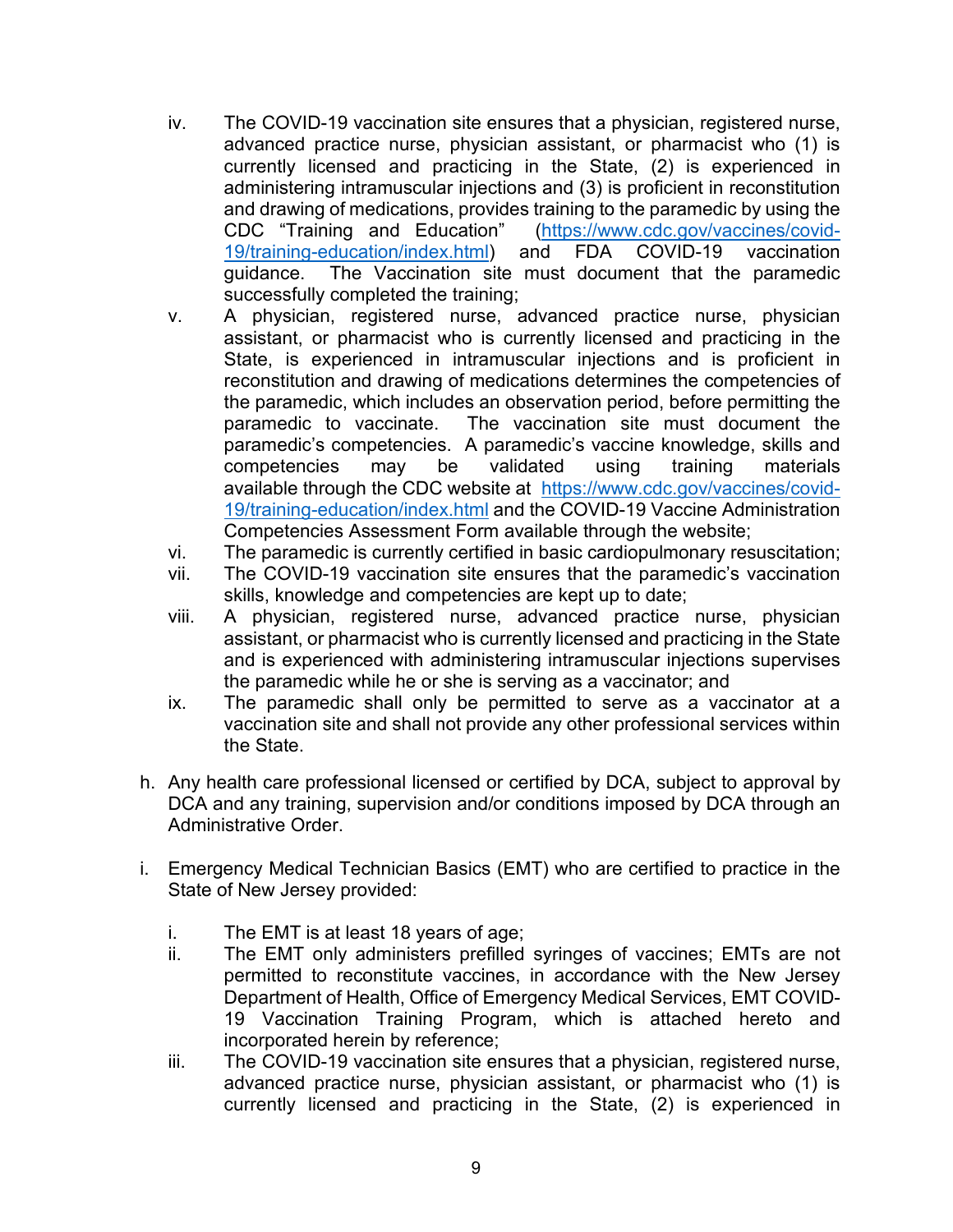administering intramuscular injections and (3) is proficient in reconstitution and drawing of medications, provides training to the EMT by using the CDC "Training and Education" (https://www.cdc.gov/vaccines/covid-19/trainingeducation/index.html), the Maryland Institute for Emergency Medical COVID-19 training module (https://www.youtube.com/watch?v=NcyGWMP7z3c), the New Jersey Department of Health, Office of Emergency Medical Services, EMT COVID-19 Vaccination Training Program, and the FDA COVID-19 vaccination guidance, and directly observes the EMT vaccinating at least 20 adults, before the EMT is permitted to vaccinate adults, and at least 30 pediatric vaccinations, before permitting the EMT to vaccinate children.

The vaccination site must document the EMT's knowledge, skills, successful completion of trainings and competencies before permitting him or her to administer a COVID-19 vaccine. An EMT's vaccine knowledge, skills and competencies may be validated using training materials available through the CDC website https://www.cdc.gov/vaccines/ed/index.html, the Skills Checklist for Vaccine Administration available through the Immunization Action Coalition website at https://www.immunize.org/catg.d/p7010.pdf, and the New Jersey Department of Health, Office of Emergency Medical Services website at www.nj.gov/health/ems.

- iv. The COVID-19 vaccination site ensures that the EMT's vaccination skills, knowledge and competency are kept up to date;
- v. The EMT is currently certified in basic cardiopulmonary resuscitation to the Healthcare Provider or Professional Rescuer level; and
- vi. A physician, registered nurse, advanced practice nurse, physician assistant, or pharmacist who is currently licensed and practicing in the State and is experienced with administering intramuscular injections supervises the EMT while he or she is serving as a vaccinator at the vaccination site, with a maximum of three EMTs per supervisor.
- 3. The health care provider is only authorized to vaccinate with COVID-19 vaccines that are approved or authorized by the FDA.
- 4. All health care providers who serve as vaccinators shall comply with the requirements of the "New Jersey Interim COVID-19 Vaccination Plan," as amended and supplemented.
- 5. This Executive Directive supersedes Executive Directive 20-037 issued on January 6, 2021, Revised Executive Directive 20-037 issued on May 24, 2021, and 2<sup>nd</sup> Revised Executive Directive 20-037 issued on June 26, 2021.

This Order shall take effect immediately. The provisions of this Directive shall remain in force and effect until January 11, 2022, unless otherwise modified, supplemented,